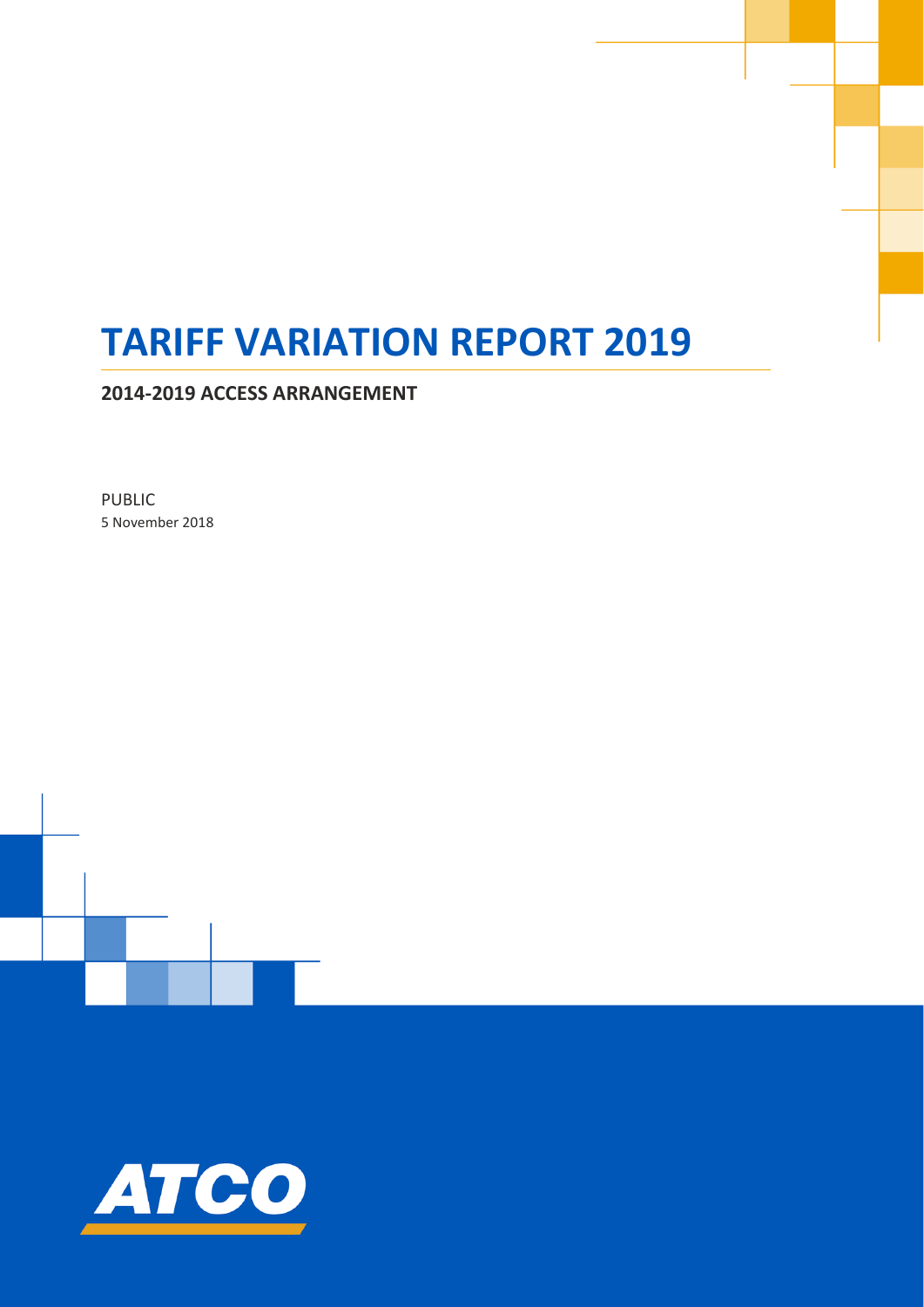

#### **An appropriate citation for this paper is:**

Tariff Variation Report 2019 Our Ref: 97909536

#### **Contact Person**

Matthew Cronin General Manager - Strategy & Regulation Phone: 08 6163 5000 Email: matthew.cronin@atcogas.com.au

#### **ATCO Gas Australia**

ACN 089 531 975 81 Prinsep Road Jandakot WA 6164 Phone: +61 8 6163 5000 Website[: www.atcogas.com.au](http://www.atcogas.com.au/)

#### **Postal Address**

Locked Bag 2 Bibra Lake DC WA 6965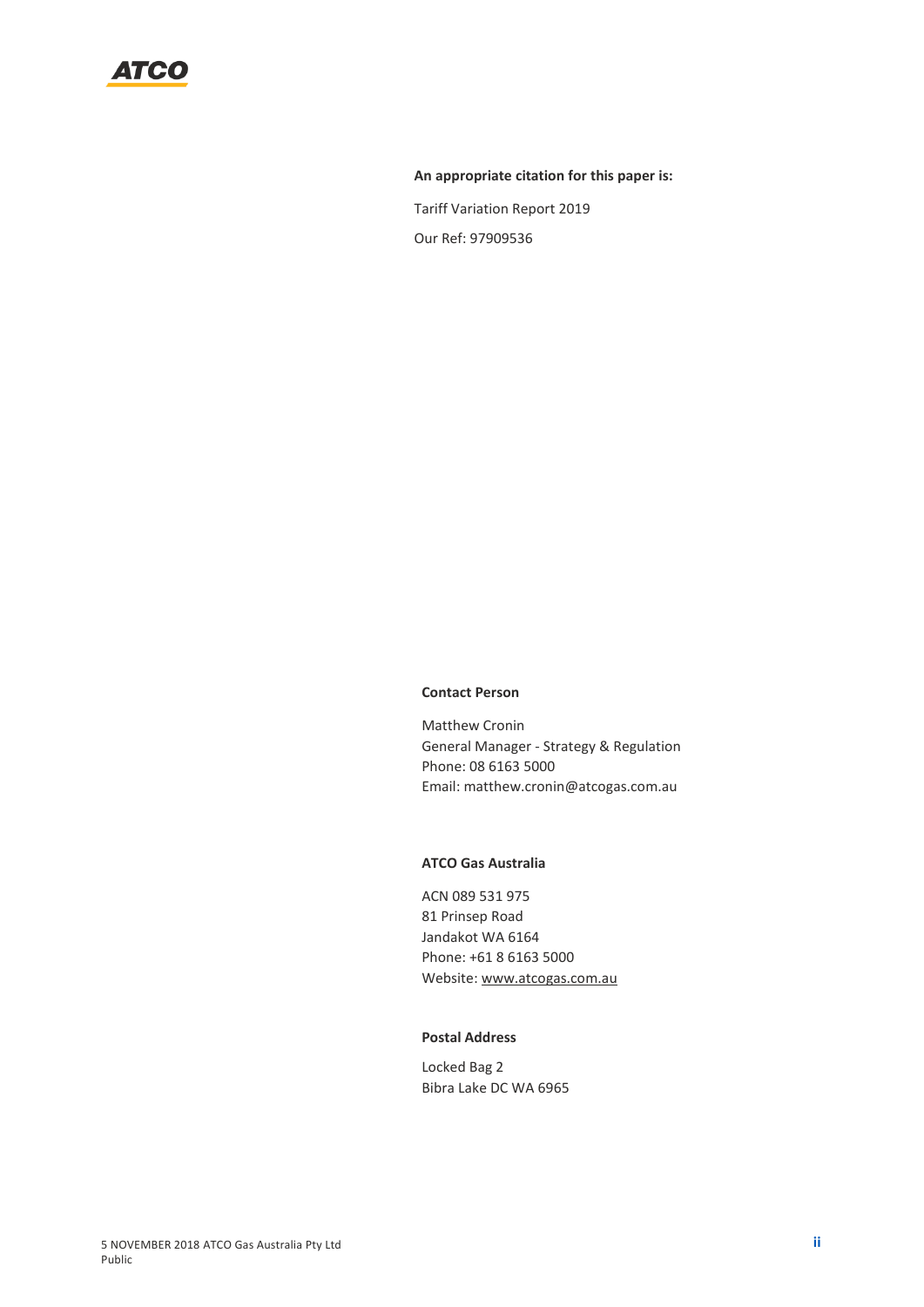

# **Table of Contents**

| 1. |     |  |  |
|----|-----|--|--|
| 2. |     |  |  |
|    | 2.1 |  |  |
| 3. |     |  |  |
|    | 3.1 |  |  |
|    | 3.2 |  |  |
| 4. |     |  |  |
| 5. |     |  |  |
|    | 5.1 |  |  |
|    | 5.2 |  |  |
|    | 5.3 |  |  |
|    | 5.4 |  |  |
|    | 5.5 |  |  |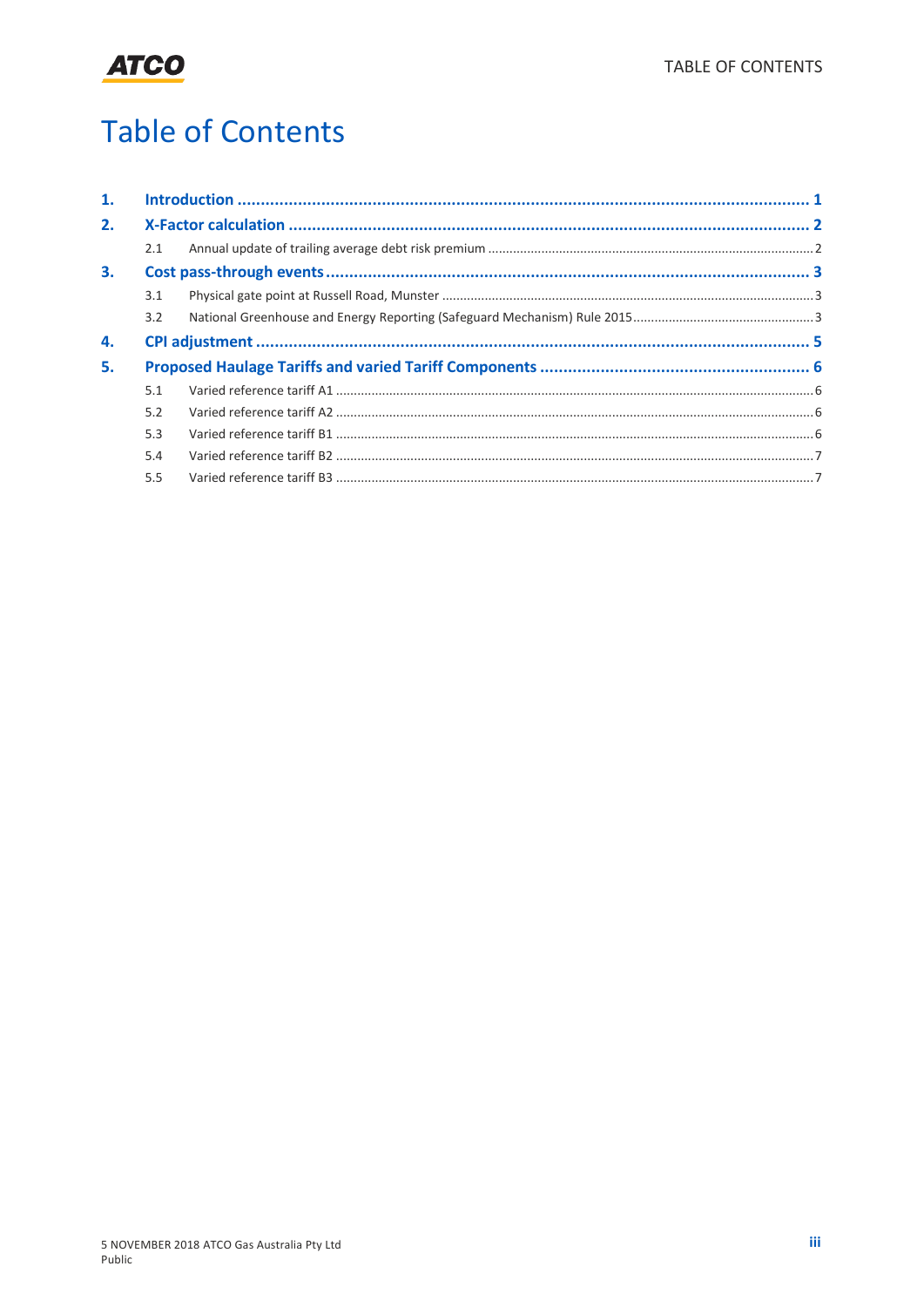

## <span id="page-3-0"></span>1. Introduction

This variation report details the varied tariff components of the natural gas haulage reference tariffs that will apply from 1 January 2019 to 31 December 2019.

The varied tariff components have been determined in accordance with Annexure B of the Revised Access Arrangement for the Mid-West and South-West Gas Distribution Systems.

All haulage tariffs commencing 1 January 2019 have been recalculated to reflect the X-Factor<sub>2019</sub> and the annual CPI adjustment.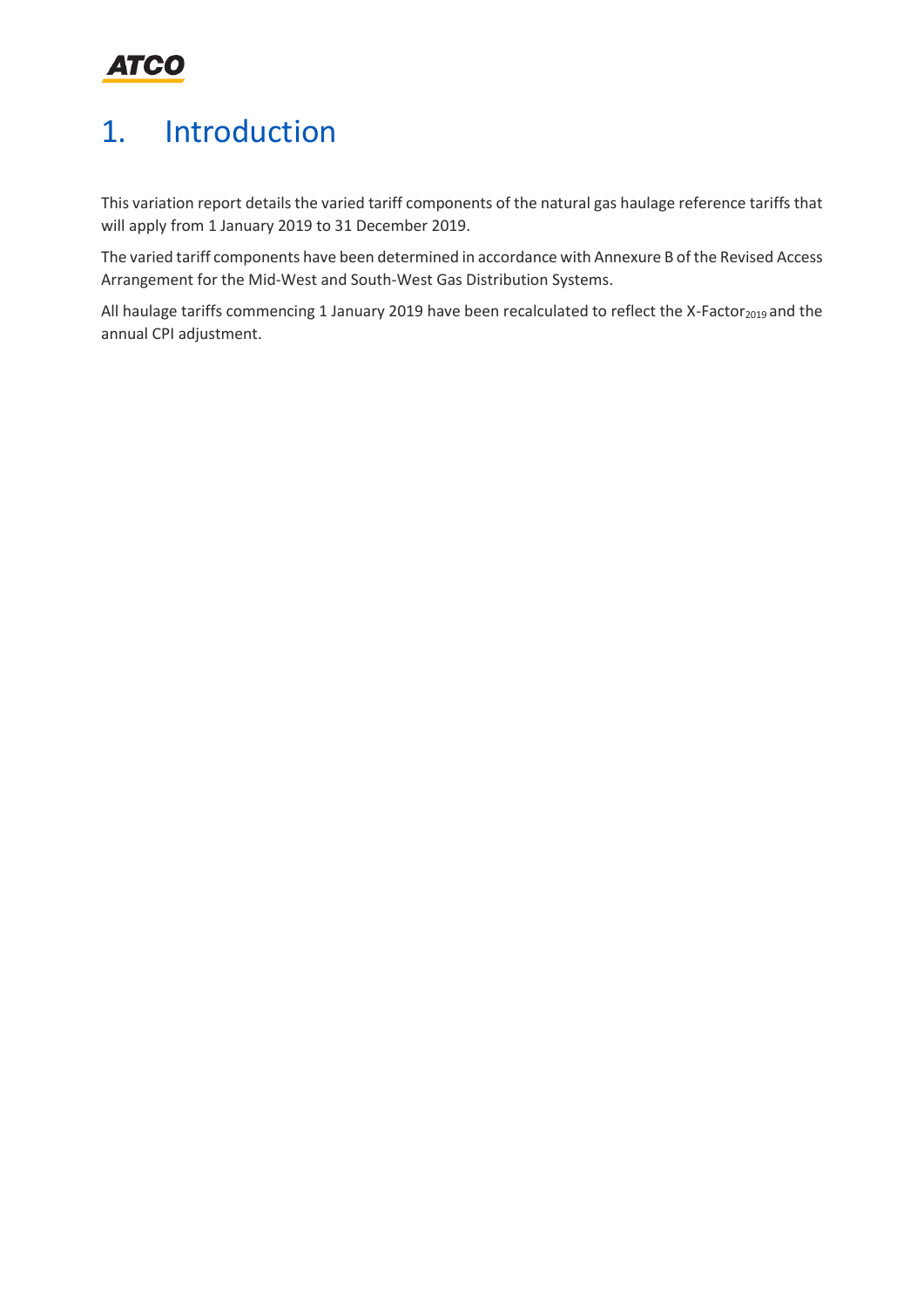

### <span id="page-4-0"></span>2. X-Factor calculation

The X-Factor<sub>2019</sub> is the price change from 1 January 2018 to 1 January 2019 after including approved cost pass-through events and the annual update of the trailing average debt risk premium for 2019, in 30 June 2014 dollars.

The X-Factor<sub>2019</sub> value applied to haulage tariffs is -11.135%.

The X-Factor<sub>2019</sub> has been calculated using an updated trailing average debt risk premium (DRP) of 2.309%.

The X-Factor<sub>2019</sub> also includes the following cost pass-through events:

- \$5,040 operating expenditure for gas quality sampling due to the installation of a new physical gate point at Russell Road, Munster.
- \$98,625 operating expenditure to comply with the National Greenhouse and Energy Reporting (Safeguard Mechanism) Rule 2015 to apply from 1 July 2016, which was legislated in 2015.

#### <span id="page-4-1"></span>**2.1 Annual update of trailing average debt risk premium**

There is an automatic annual adjustment to the rate of return for the revised debt risk premium. The trailing average debt risk premium has been updated to incorporate DRP<sub>2019</sub>.

The ten DRP estimates used to derive the trailing average debt risk premium are detailed in the table below:

| Table 2.1:2019 trailing average debt risk premium |  |  |
|---------------------------------------------------|--|--|
|---------------------------------------------------|--|--|

|                                         | $DRP_t$ |
|-----------------------------------------|---------|
| Calendar year 2010: DRP <sub>2010</sub> |         |
| Calendar year 2011: DRP <sub>2011</sub> | 2.371%  |
| Calendar year 2012: DRP <sub>2012</sub> | 3.172%  |
| Calendar year 2013: DRP <sub>2013</sub> | 3.068%  |
| Calendar year 2014: DRP <sub>2014</sub> | 2.250%  |
| Calendar year 2015: DRP <sub>2015</sub> | 1.953%  |
| Calendar year 2016: DRP <sub>2016</sub> | 2.467%  |
| Calendar year 2017: DRP <sub>2017</sub> | 2.326%  |
| Calendar year 2018: DRP <sub>2018</sub> | 1.689%  |
| Calendar year 2019: DRP <sub>2019</sub> | 1.663%  |
| <b>2019 TRAILING AVERAGE</b>            | 2.309%  |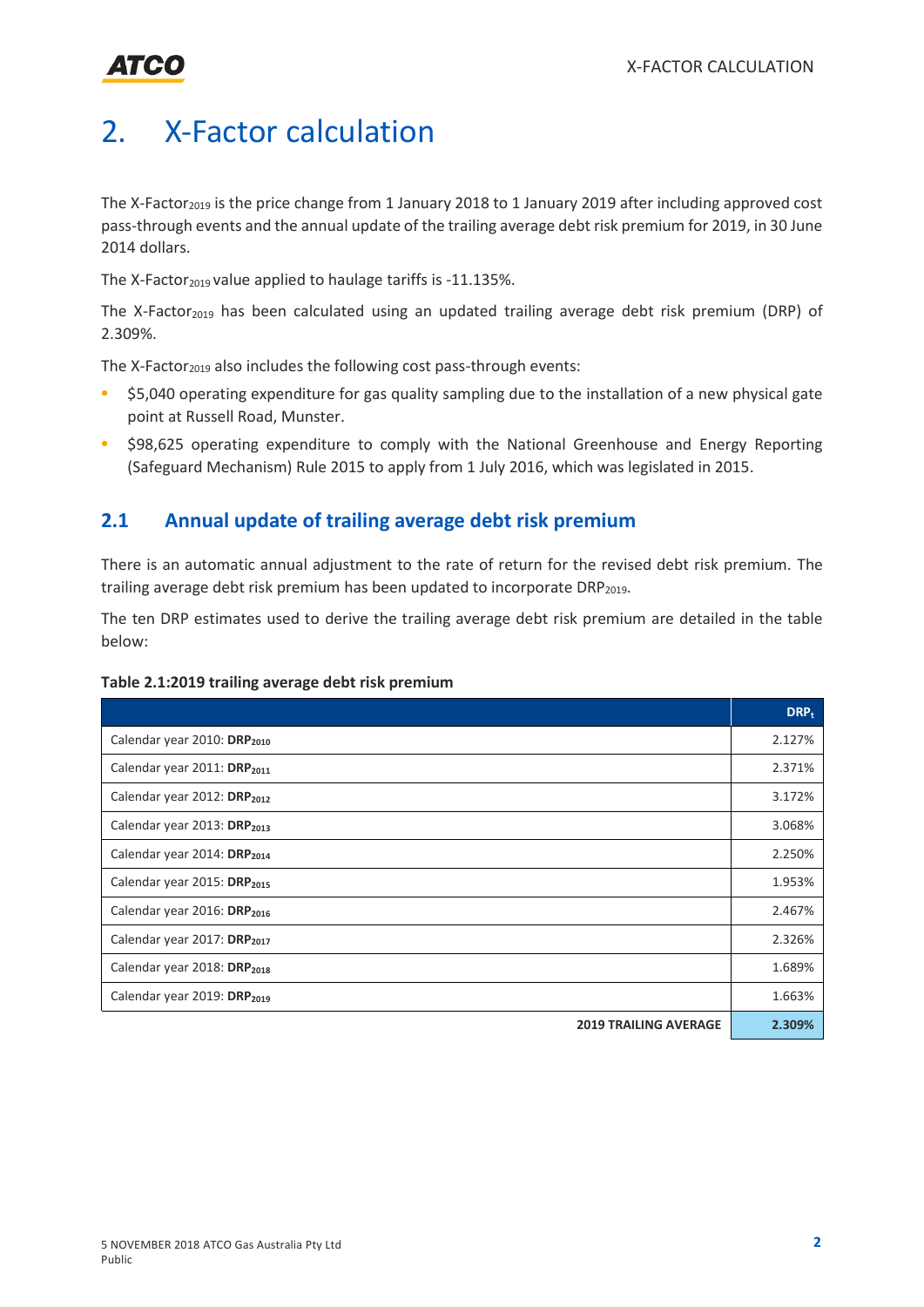# <span id="page-5-0"></span>3. Cost pass-through events

### <span id="page-5-1"></span>**3.1 Physical gate point at Russell Road, Munster**

The Munster physical gate point connects the Mid-West and South-West Gas Distribution System with the Parmelia Gas Pipeline. The physical gate point was requested by APA in 2015, and an agreement to construct the new Munster interconnection was signed on 11 December 2015. As a result, the costs associated with the new physical gate point were unforeseen at the time ATCO Gas Australia (ATCO) submitted its November 2014 access arrangement proposal<sup>1</sup>, and were not provided for in the ERA's Final Decision.

Physical gate point costs are cost pass-through events defined at clause 2.1(b) of Annexure B of the access arrangement. Clause 2.1(b) is noted below:

*2.1 Cost Pass-Through Events* 

*For the purpose of this clause 2, each of the following is a "Cost Pass-Through Event"…* 

*…(b) ATCO Gas Australia incurs Physical Gate Point Costs that constitute Conforming Capital Expenditure or Conforming Operating Expenditure;*

ATCO must maintain the natural gas in its distribution system to a specific quality and odorant level as required by Division 2 of the *Gas Standards (Gas Supply and System Safety) Regulations 2000*. Regular testing of natural gas at and near the point where gas enters the distribution system from a transmission pipeline helps ensure gas being supplied to customers is of sufficient quality. In particular, odorant analysis is a critical component of network safety as properly odorised gas allows leaks and faults to be detected.

The gas sampling and analysis costs are *such as would be incurred by a prudent service provider acting efficiently, in accordance with accepted good industry practice, to achieve the lowest sustainable cost of delivering pipeline services*, and therefore conform to National Gas Rule 91(1) as:

- gas sampling and analysis is required to meet Gas Standards legislated requirements; and
- the provider of gas sampling services is selected by a competitive tender process to minimise costs.

The Munster physical gate point came into operation on 29 April 2016.

The amount of gas sampling and analysis costs related to the Russell Road, Munster interconnection to the end of September 2018 not included in prior Tariff Variation Notices is \$5,040.

### <span id="page-5-2"></span>**3.2 National Greenhouse and Energy Reporting (Safeguard Mechanism) Rule 2015**

On 1 July 2016 the *National Greenhouse and Energy Reporting (Safeguard Mechanism) Rule 2015 (the Safeguard Mechanism)* came into effect having been signed into force by the Federal Minister for the environment on 7 October 2015.

<sup>1</sup> ATCO Gas Australia's Response to the ERA's Draft Decision on required amendments to the Access Arrangement for the Mid-West and South-West Gas Distribution System was submitted to the ERA on 27 November, 2014.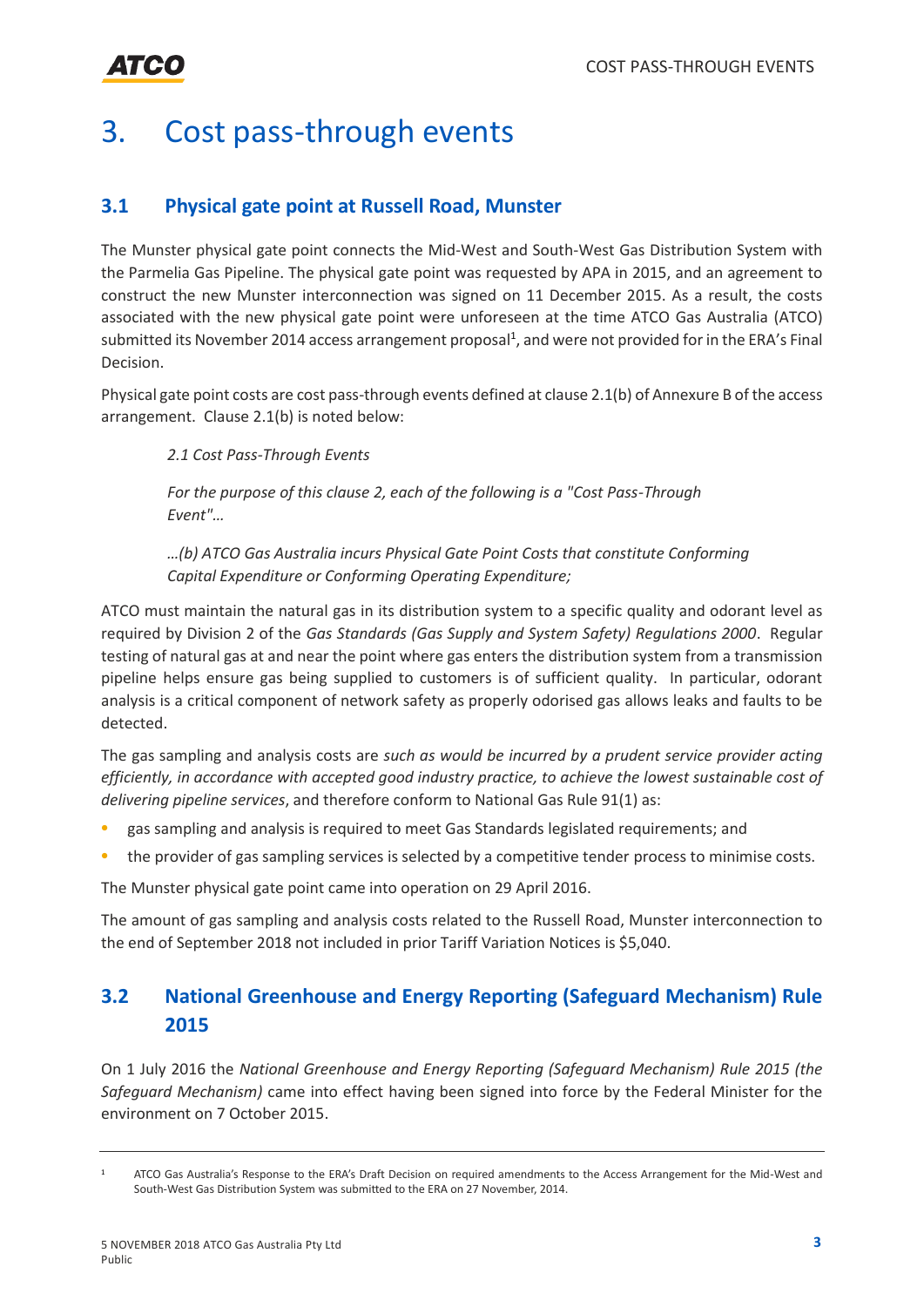

The Safeguard Mechanism creates a baseline of carbon emissions based on historical data and emissions formulas contained within it. If in future the emitter has emissions greater than the baseline a liability arises in connection with those increased emissions. The liability can be acquitted by purchasing Australian Carbon Credit Units (ACCUs) equivalent to the liability arising from those increased emissions.

The implementation of the Safeguard Mechanism and the consequent liability imposed on ATCO gives rise to a cost pass-through event under clause 2.1(d) of Annexure B of the access arrangement. Clause 2.1(d) is noted below:

*2.1 Cost Pass-Through Events* 

*For the purpose of this clause 2, each of the following is a "Cost Pass-Through Event"…* 

*…(d) ATCO Gas Australia incurs Conforming Capital Expenditure or Conforming Operating Expenditure as a direct result of any Law that imposes a fee or Tax on greenhouse gas emissions or concentrations; and for avoidance of doubt; this expenditure includes only direct capital or direct operating expenditure associated with preparation for, compliance with the Laws which implement, and the participation in, the Emissions Trading Scheme; and liability only for direct capital or direct operating expenditure transferred to ATCO Gas Australia from another entity as a direct result of acting in accordance with the Emissions Trading Scheme.*

The ACCU liability related to the Mid-West and South-West Gas Distribution Systems and the Kalgoorlie distribution network for the year ended 30 June 2017 was 6,023 ACCU's. The ACCU liability is shown at Appendix 2, being the difference between the calculated "Baseline Emissions Number" and the "Covered Emissions", in a screen shot of the Clean Energy Regulator's Client Portal. The ACCU liability was met on 14 February 2018 by the surrendering of 6,023 ACCU's.

The purchase of the 6,023 ACCU's cost \$99,379. After deduction of the amount related to the Kalgoorlie distribution network (0.76%) the cost pass through amount related to the Mid-West and South-West Gas Distribution Systems is \$98,625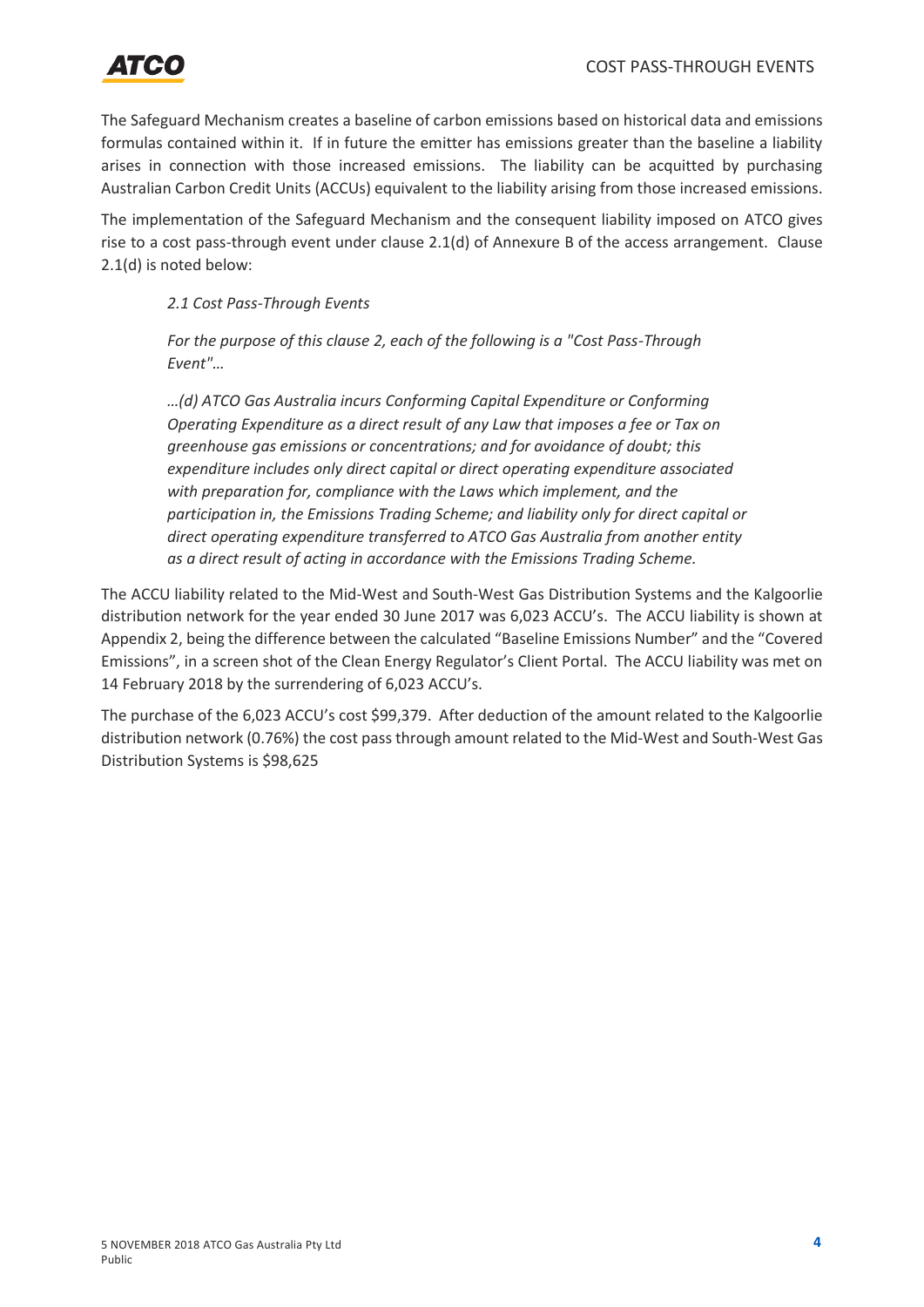# <span id="page-7-0"></span>4. CPI adjustment

In accordance with the formulas provided in clause 1.3 of Annexure B of the Revised Access Arrangement for the Mid-West and South-West Gas Distribution Systems, haulage tariffs have been adjusted to reflect CPI All Groups, Weighted Average of Eight Capital Cities. The following CPI values have been applied:

#### **Table 4.1: CPI All Groups, Weighted Average of Eight Capital Cities**

| <b>DATE</b>       | <b>CPI INDEX</b> |
|-------------------|------------------|
| <b>March 2013</b> | 102.4            |
| September 2014    | 106.4            |
| September 2015    | 108.0            |
| September 2016    | 109.4            |
| September 2017    | 111.4            |
| September 2018    | 113.5            |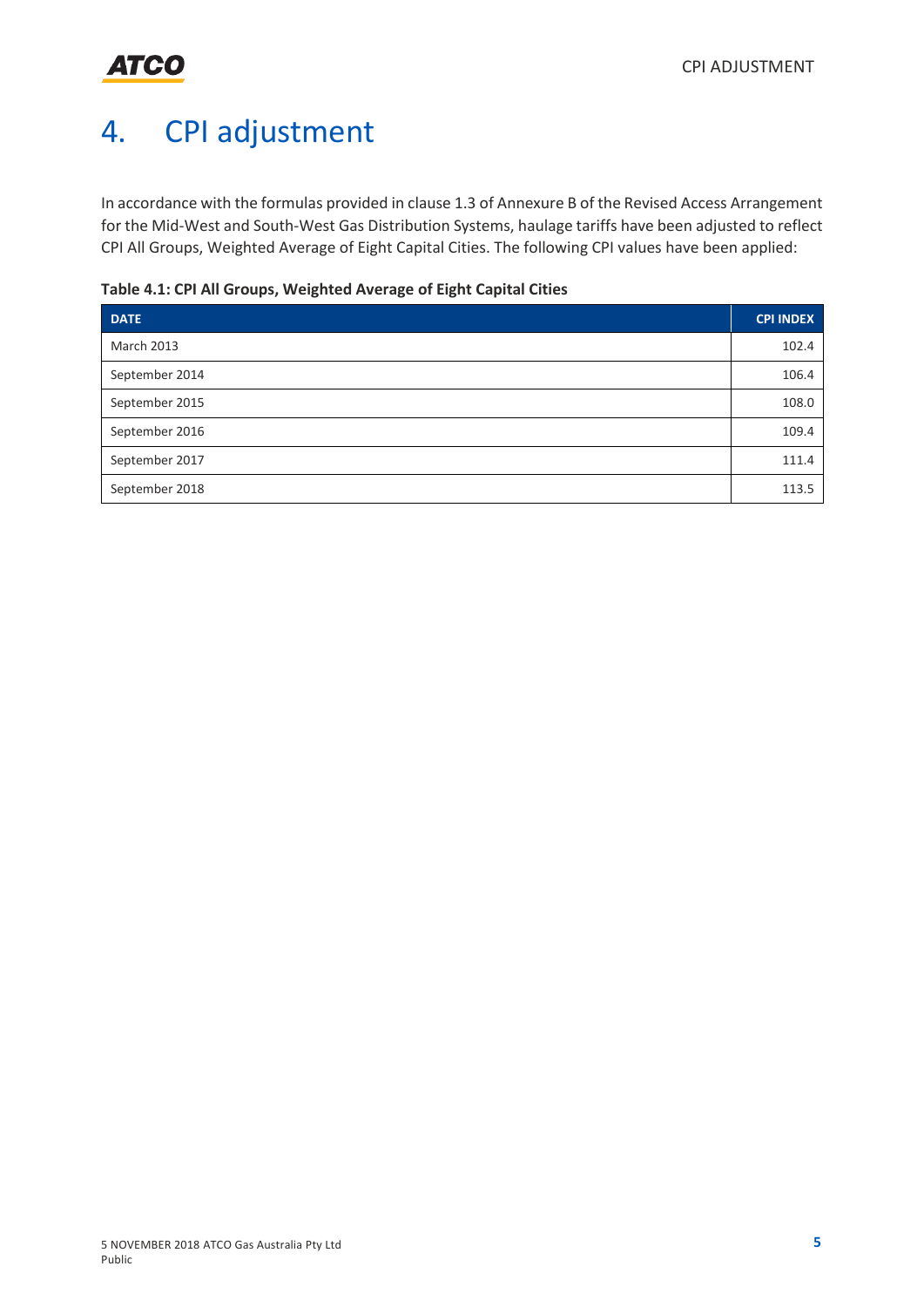Атео

# <span id="page-8-0"></span>5. Proposed Haulage Tariffs and varied Tariff **Components**

The varied reference tariffs, excluding GST, are listed below and will be applicable from 1 January 2019. Details of the individual calculations are provided in the attached spreadsheet.

### <span id="page-8-1"></span>**5.1 Varied reference tariff A1**

The following charges will apply from 1 January 2019:

- 1. the Standing Charge is \$32,444.85 divided by 365;
- 2. the Demand Charge Rate is:
	- a) \$136.75 for the first 10 kilometres of the Interconnection Distance; and
	- b) \$71.98 for any part of the Interconnection Distance in excess of 10 kilometres;
- 3. the Usage Charge Rate is:
	- a) \$0.02893 per Gigajoule per kilometre for the first 10 kilometres of the Interconnection Distance; and
	- b) \$0.01458 per Gigajoule per kilometre for any part of the Interconnection Distance in excess of 10 kilometres.

### <span id="page-8-2"></span>**5.2 Varied reference tariff A2**

The following charges will apply from 1 January 2019:

- 1. The Standing Charge is \$17,952.00 divided by 365;
- 2. the Usage Charge Rate is:
	- a) \$1.74 per Gigajoule for the first 10 Terajoules of gas delivered to the User at a Delivery point per year; and
	- b) \$0.93 per Gigajoule for usage in excess of the first 10 Terajoules of gas delivered to the User at a Delivery point per year.

### <span id="page-8-3"></span>**5.3 Varied reference tariff B1**

The following charges will apply from 1 January 2019:

- 1. the Standing Charge is \$907.55 divided by 365;
- 2. the Usage Charge Rate is:
	- a) \$3.45 per Gigajoule for the first 5 Terajoules of gas delivered to the User at a Delivery point per year; and
	- b) \$2.97 per Gigajoule for any usage in excess of the first 5 Terajoules of gas delivered to the User at a Delivery Point per year.